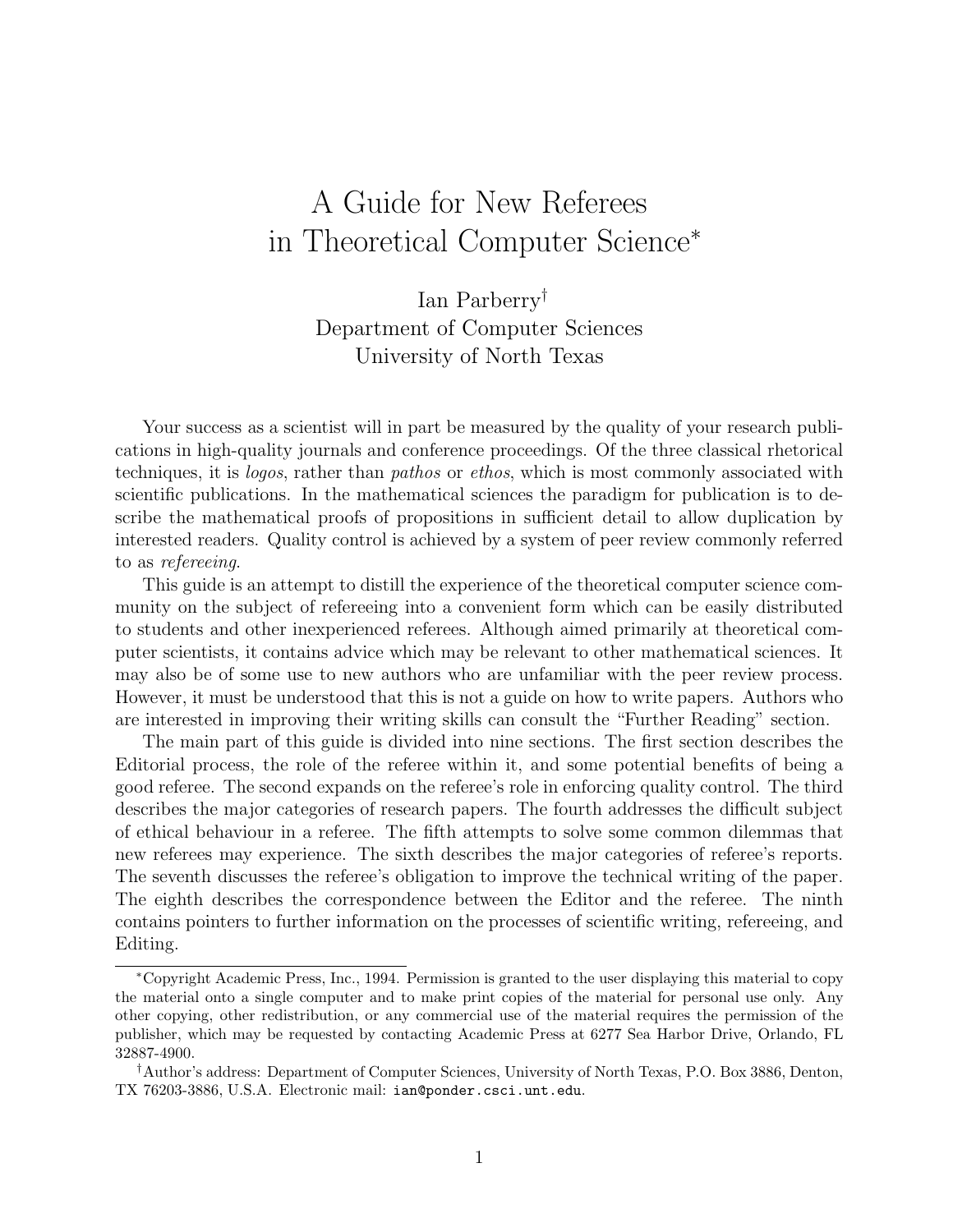## **What and Why**

Although the exact details of the Editorial hierarchy vary from one journal to another, the following idealized description is usually not too far from the truth. Every journal has a set of Editors, each of whom is responsible for papers within a certain specialized research area. Each paper submitted to the journal is delegated to an Editor, who selects referees and asks them to report on its merits and shortcomings. Referees are typically selected on the basis of expertise, ability, and performance. The Editor decides, based on his or her professional experience and the referees' reports, whether to accept the paper.

The Editor typically reports to the *Managing Editor* (sometimes called the *Editor-in-* $Chief$ ), who is the helmsman of the journal. The tasks of the Managing Editor often include making policy decisions, selecting Editors, acting as an intermediary between the publisher and the Editorial Board, and arbitrating disputes between Editors, authors, and referees. Some popular variants on this hierarchy include multiple Managing Editors, and an extra level of Associate Editors.

Your task as a referee is to evaluate the paper and submit to the Editor an anonymous formal report accompanied by a cover letter. The Editor will forward the referees' formal reports anonymously to the author with notification that the paper is either acceptable, acceptable contingent on certain conditions being met, or unacceptable. The audience of the formal report therefore consists of the Editor and the author, who desire the same information but have different perspectives.

It must be emphasized that the referee's task is purely *advisory*. The author bears ultimate responsibility for the correctness and presentation of the results. The Editor bears ultimate responsibility for accepting or rejecting the paper. The referee is expected to express an opinion on whether the results have merits, whether they are likely to be correct, and whether the presentation is adequate. The referee may voluntarily give the author the benefit of his or her expertise in proof-reading, debugging and improving proofs, and technical writing. However, the referee should beware of those who abuse the system by using the referee to perform time-consuming tasks that are the responsibility of the author.

All scientists have an obligation to uphold the standards of their field through careful and ethical refereeing. On a less abstract plane, competent refereeing can carry more concrete rewards.

#### Enhanced Reputation

Junior referees have a chance to demonstrate their superior qualities to an Editor, who (one may usually assume) is a respected member of the theoretical computer science community. A reputation for being a fair, insightful, thoughtful, and diligent referee can enhance a budding career. Editors are often called upon to write recommendation letters for candidates who seek tenure, promotion, or a new position. They are quite likely to address the candidate's attitude toward refereeing.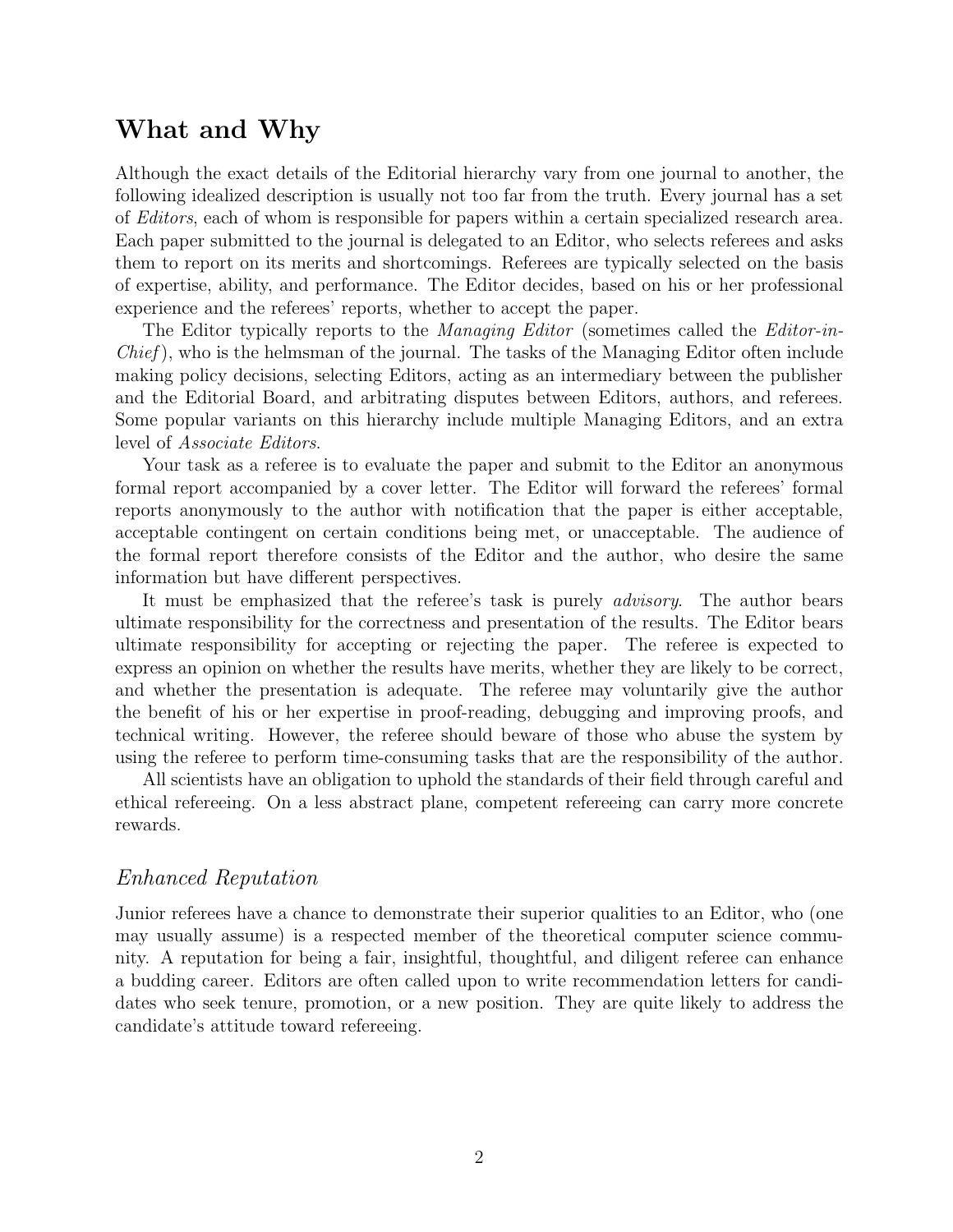### Goodwill from Editors

An Editor is likely to feel obliged to take extra steps to expedite the processing of a paper from a person who is known to be a good referee. A good referee may therefore be rewarded by having his or her papers handled by good referees in a timely fashion.

#### Appointment to Editorial Boards

Performance as a referee is often an important factor in the nomination of new members to an Editorial Board. An unreliable referee is unlikely to become a reliable Editor. Membership of an Editorial Board confers, along with extra work and responsibility, considerable status in the community.

#### Current Information

It is often said that the referee also has "a finger on the pulse" of the field by being sent journal versions of the latest papers, but this can be much over-rated. New results are usually well-advertised much in advance of the journal submission. Also, it must be remembered that the paper is submitted in confidence.

#### More Work

One not-so-appealing consequence of being a good referee is that you will be in demand. However, most Editors will treat their best referees fairly.

# **Quality Control**

The Editor relies on the referees to help enforce quality control. It is to the advantage of the journal, the author, and the community to have high standards for publication. Desirable attributes for a paper include correctness, significance, innovation, interest, timeliness, succinctness, accessibility, elegance, readability, style, and polish. A distinction should be drawn between the results claimed by the author, the proofs of the results that the author has provided, and the *presentation* of the results and the proofs.

### Correctness

Correctness is desired of both the results and the proofs. The results may be correct, but the proofs wrong. The principles behind the proofs may be correct, but the author may have made minor technical slips. Halmos [15, 16], speaking of refereeing in the field of pure mathematics, is of the opinion that a referee is in no way required to certify whether a result is correct or incorrect, but need only indicate whether it "smells" right. Some theoretical computer scientists believe that this also applies to our field. In contrast, there are theoretical computer scientists who believe that checking correctness is the principal job of the referee. If a flaw is found, it is important to stress whether you believe the proposition to be true,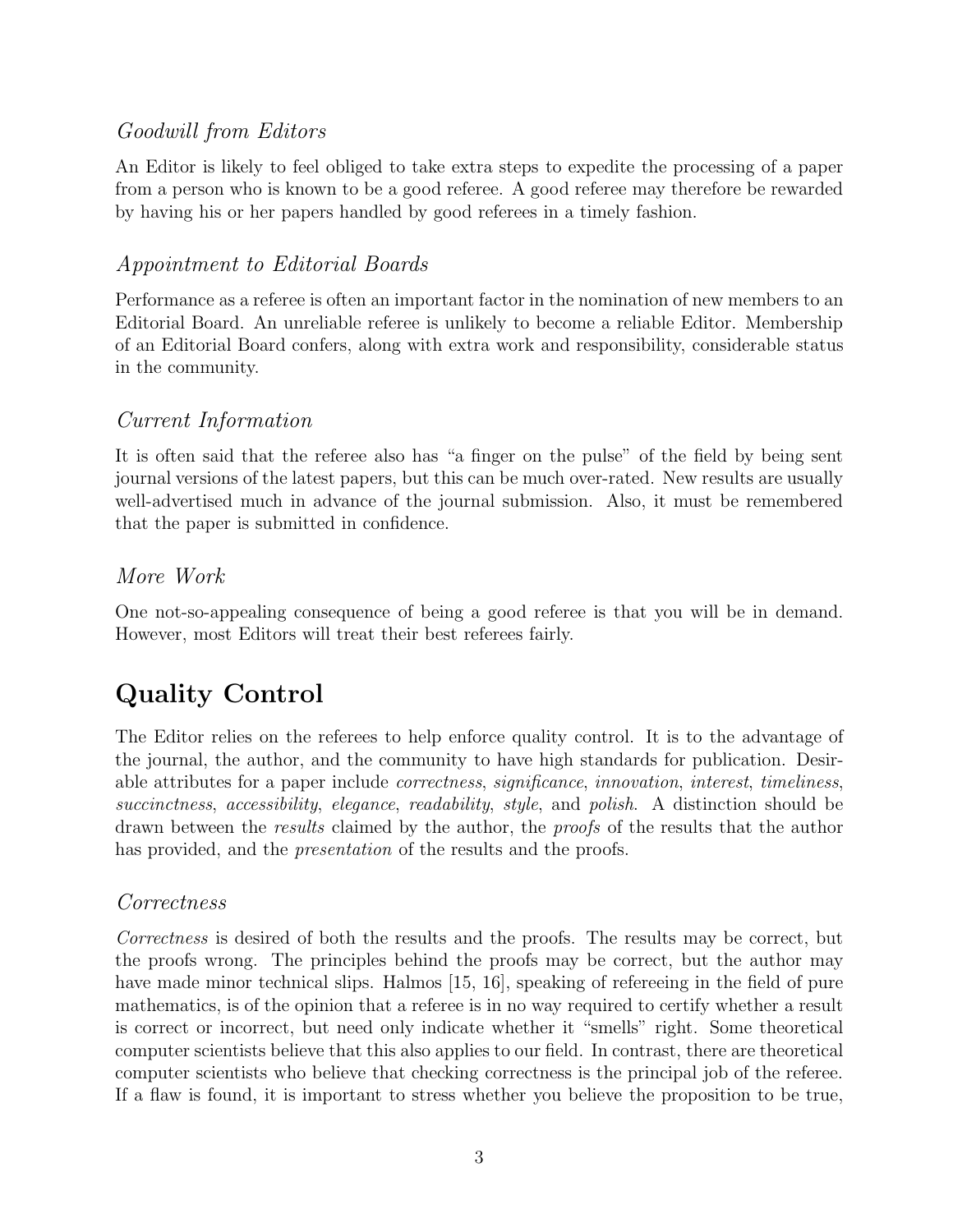and if so, whether it is likely that the proof can be repaired. You are expected to spend some time in error-detection and correction, but you are not expected to do the author's research.

### Significance

The problems solved should be *significant* ones. Significance is sometimes a matter of personal taste, but it is often easy to rule out problems with obvious or trivial solutions, and problems that seem to be chosen by the author because they yield to the line of attack that he or she has chosen. You must be able to defend terms such as "obvious", "trivial", and "simple" if you wish to reject a paper on these grounds.

#### Innovation

The results should be original and *innovative*, not trivial extensions or combinations of old results. The proof techniques should be new, or use a novel combination or application of known techniques.

#### Interest

It is often not enough for a paper to be technically brilliant. Papers which provide motivation and put their results into a framework in order to develop a theory tend to be more *interesting* than papers which are little more than a litany of deep but obscure theorems. Although non-trivial mathematics plays a significant role in our research, we are in the business of understanding the nature of computation, not enumerating difficult-to-prove theorems about it.

### Timeliness

The appearance of the paper should be *timely*. The results should ideally be motivated by recent interest from the science community in related subject areas. Submission should not be delayed unnecessarily. The author may have been the first person to prove a certain result, but it is not necessarily in the best interests of the journal to publish it after the interest of the community has passed on (perhaps after more fundamental results have been established), or after it has passed into the folk-lore of the field.

### Succinctness

The proofs and the presentation should be *succinct*. The whole of the paper (including, for example, the definitions and explanations) should also be crisp and to the point. Simple proofs should not be obfuscated out of proportion to their true difficulty. Standard proof techniques (for example, cut-and-paste, adversary), which do not have to be spelled out in detail, can be used liberally. However, jargon and hand-waving are not sufficient. The paper must not be made succinct at the cost of accessibility.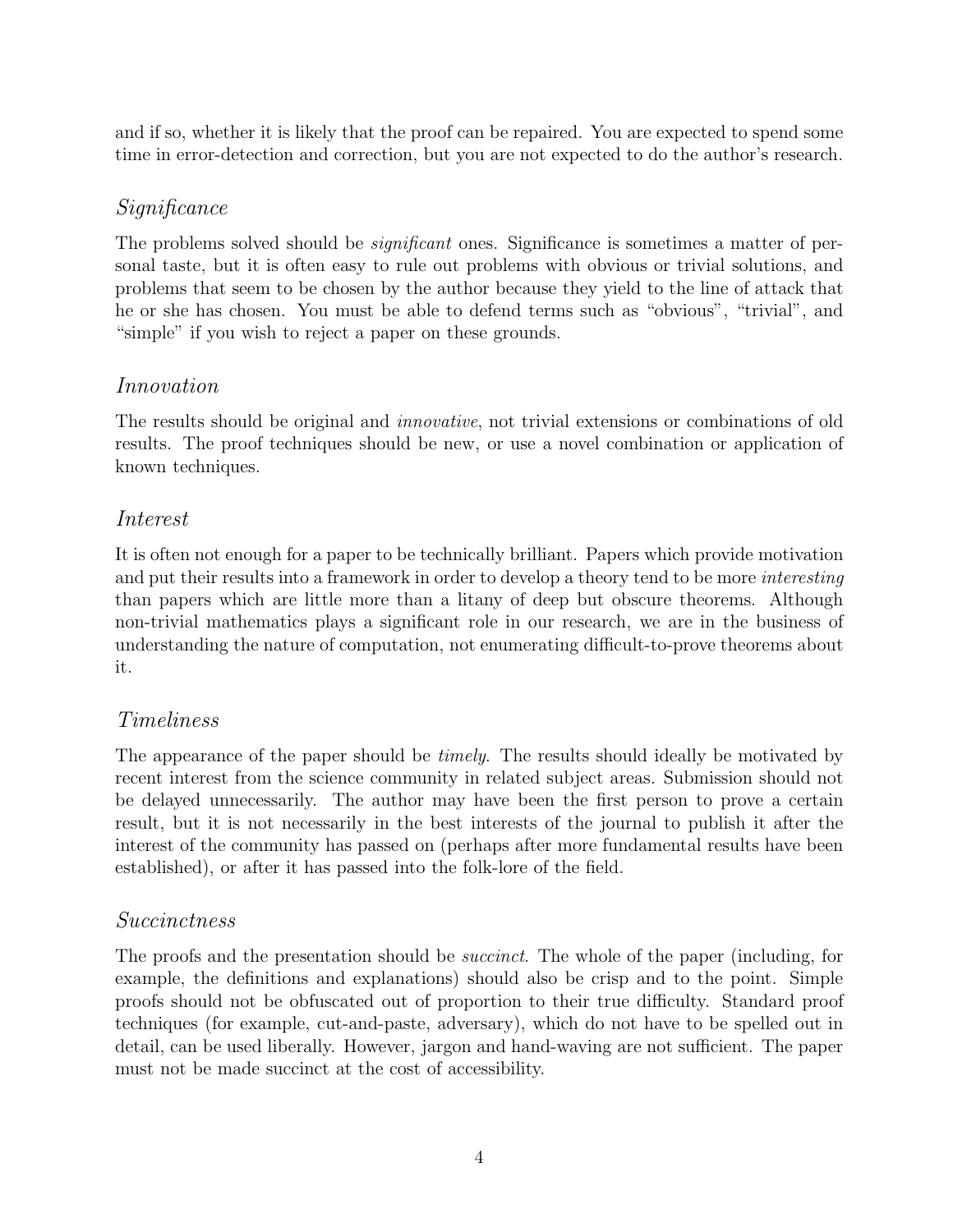#### Accessibility

It is important that the paper be *accessible* to nonspecialist readers. It should be largely selfcontained, and should include careful explanations of basic concepts. References to standard works can be extremely helpful, but they must not be over-used. Standard notation should be utilized wherever possible, but it must be remembered that it may be standard to only a small segment of the community. The technical details of the proofs may only be accessible to experts, but the paper must nonetheless contain something for the casual reader.

#### Elegance

The proofs should also be elegant, that is, intellectually satisfying. One should aim for The Book Proof<sup>1</sup>. It should be remembered, however, that this goal is frequently very difficult to obtain, particularly during the initial incubation of the results when the theoretical framework is not well-developed.

### Readability

Readability is an important but often sadly neglected attribute. The information in the paper should be available to the reader with a minimum of effort. This does not mean that the reader is not expected to be able to fill in some of the details. It would be redundant to fill in every last detail of every proof, since the majority of readers share a "cultural background" of common proof techniques. Both a dearth and an excess of detail can make a paper unreadable.

#### Style

The manuscript should be written with *style*. That is, it should be well-structured, with flowing prose and scholarly vocabulary and grammar.

### Polish

Finally, the paper should be polished, that is, it should reflect care taken by the author in all aspects of its preparation.

# **A Taxonomy of Research Papers**

Most research papers can be described as being either *breakthrough, ground-breaking, progress,* reprise, tinkering, debugging, or survey. The salient points of each category are described below. Our field benefits from high-quality papers in all categories provided they make a genuine contribution. Nonetheless, a paper does not have to be published just because the

 $1$ According to Paul Erdős, God has a Book containing the most perfect proofs of all Theorems. Every mathematician is permitted to look at a single page of *The Book* before he or she is born, and spends his or her life in a struggle to regain that lost perfection.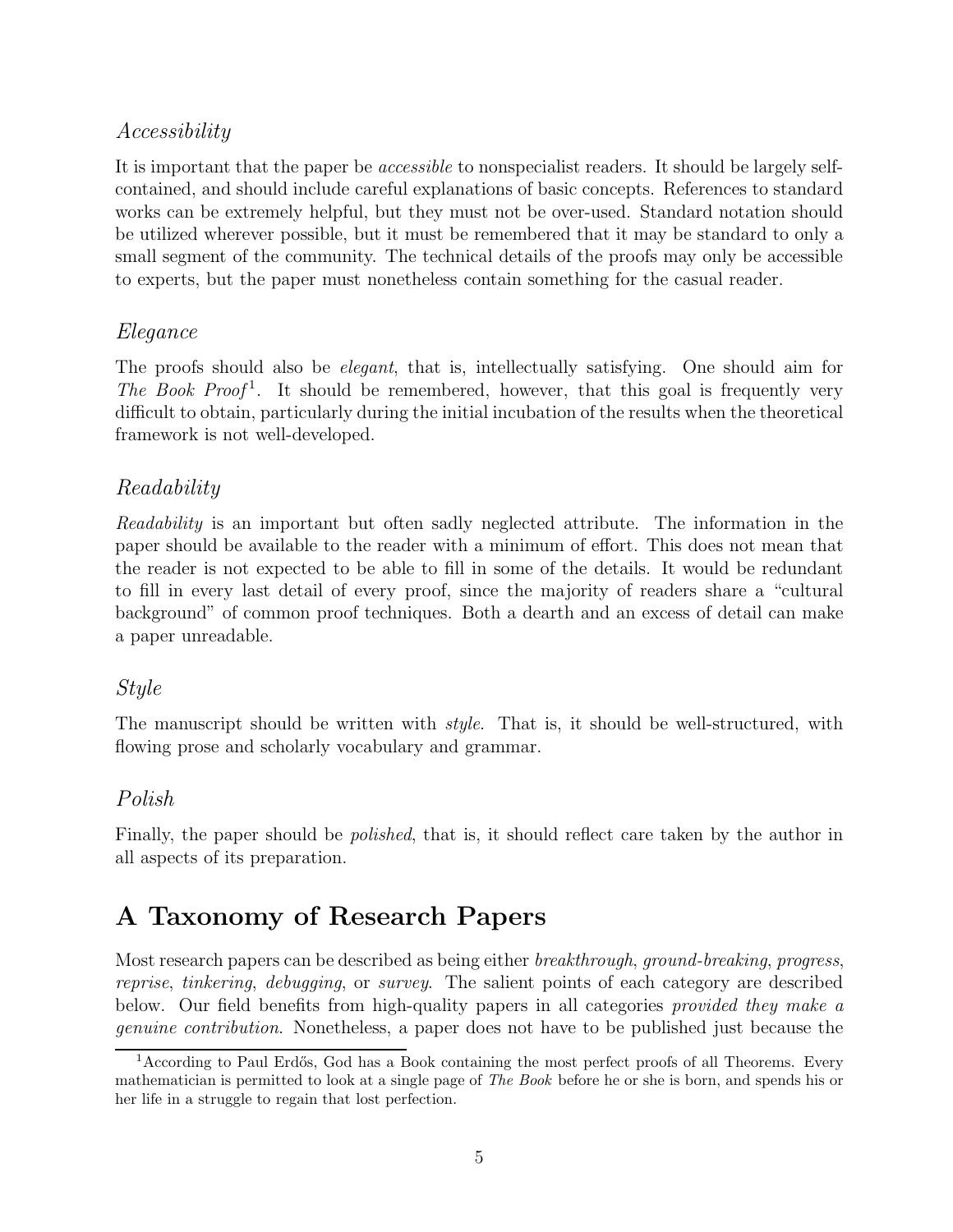author has worked hard. You must remember that both rejection and acceptance recommendations require equal justification. Although quality is a matter of individual taste which varies within the community, there are certain accepted norms which become apparent when a large amount of published material is examined. You must ensure that you set personal standards that are neither unrealistically high nor unrealistically low.

### Breakthrough

It solves an open problem which has resisted attack by the concerted effort of a substantial part of the community for a considerable period of time. (For example, logarithmic depth sorting networks were thought unlikely until Ajtai, Komlós and Szemerédi [5]).

## Ground-breaking

It opens up a field so far not well explored or understood, and lays a firm foundation. (For example, the difficulty of finding locally-optimal solutions to optimization problems was not properly addressed until Johnson, Papadimitriou, and Yannakakis [18]).

## Progress

It raises and solves important new open problems, or solves open problems that have recently been posed. Most papers fall into this category.

### Reprise

It provides a superior proof of a known result. Elegance and *insight* are two important properties that this type of paper must possess. It is expected that the new proof be shorter, easier to understand, more elegant than the original, or illuminate connections and foundational issues that were previously only poorly perceived. (For example, Adleman and Loui [4] provide a direct proof of a result of Hopcroft, Paul and Valiant [17].

### Tinkering

It extends a known result by a more careful but non-obvious analysis. (For example, Parberry and Yan [23] extends a result of Cook, Dwork and Reischuk [7]).

### Debugging

It elucidates and repairs a previously undiscovered flaw in published work. The repair may, for example, consist of a corrected proof of the original theorem or one very similar to it, or the proposal and proof of a radically different theorem.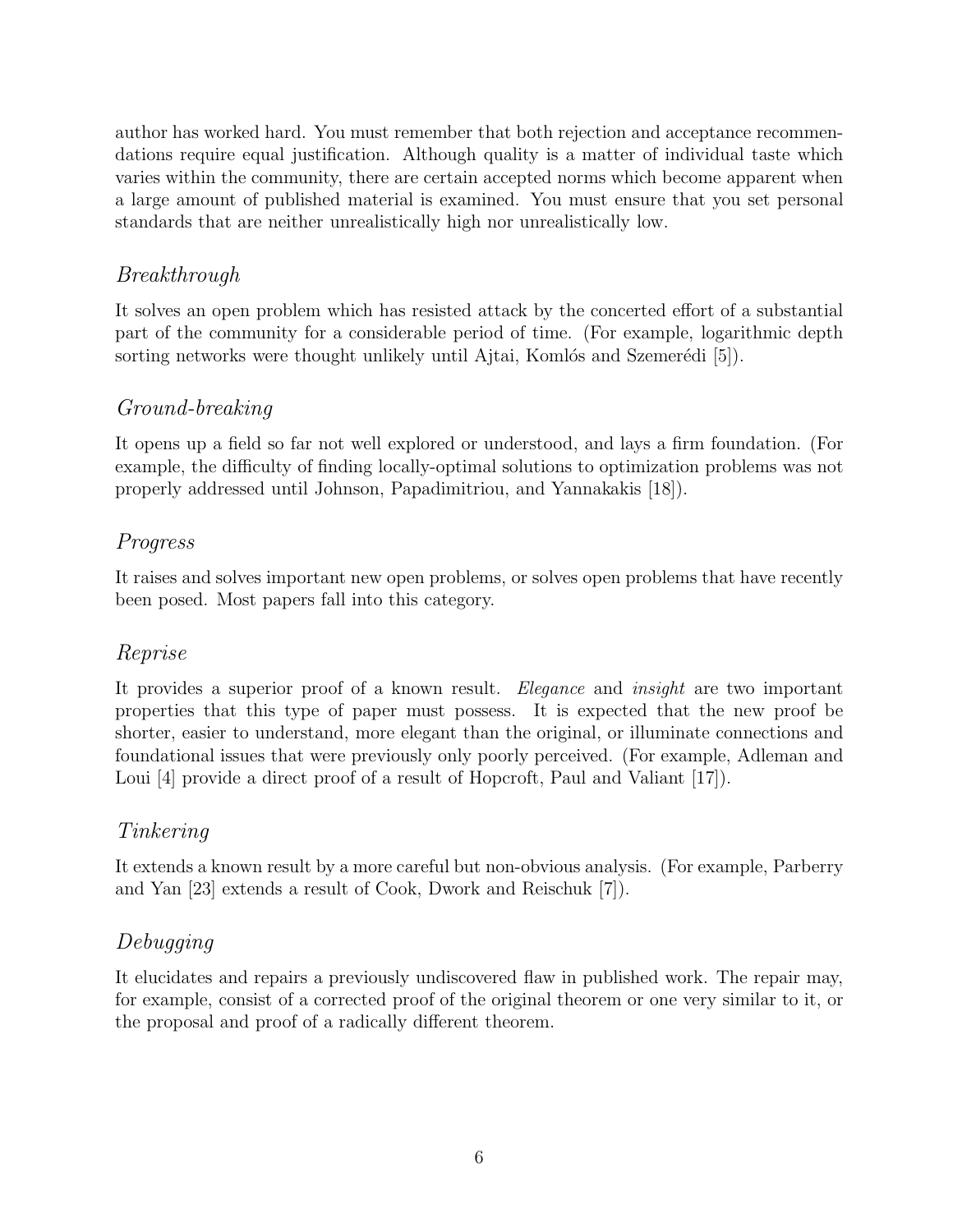#### Survey

It surveys and unifies a specialized subject with modern notation, terminology, and proof techniques, often collecting together results which appear in obscure or difficult-to-obtain publications, or are part of the folk-lore of the subject.

# **Ethics**

Most referees prefer to remain anonymous because it is not always easy to predict how an author will react to a deservedly bad report, however well intentioned and eloquently stated. You must never abuse this privilege by using anonymity as a shield for unethical behaviour. It is difficult to remain completely anonymous. Every writer has a unique style, and idiosyncrasies in philosophy and notation can also help alert the author to your identity. Although referees can breach their anonymity by signing their referees' reports or approaching the author directly, it is not often done in our field. It should be undertaken only with the approval of the Editor.

The referee has great power over the author. A series of bad referees' reports can seriously damage the career of a scientist, or at the least severely damage his or her self-esteem to the point where productivity is reduced. With power comes the ethical responsibility to avoid its abuse. Desirable traits in a referee include objectivity, fairness, speed, professionalism, confidentiality, honesty, and courtesy.

### Objectivity

You are to judge the paper impartially on its own merits, untainted by personal prejudices and preconceptions. Extraneous issues such as the institution, nationality, fame, and personality of the author must not affect that judgement. Ethical referees do not seek to enhance their reputation at the cost of the author. If you feel that you cannot be objective, you should return the paper to the Editor immediately and explain that you cannot referee properly.

#### Fairness

You are obligated to give the results a fair hearing rather than reject the paper superficially, particularly if the author espouses a point of view or philosophy which opposes yours or that of a significant fraction of the scientific community. You may encourage the author to mention other points of view (provided your actions are not motivated by mere selfaggrandisement), but a paper should not be rejected merely on the grounds of "misguided philosophy". If you feel that you cannot be fair, you should return the paper to the Editor immediately and explain that you cannot referee properly.

#### Speed

A good referee completes the task quickly. A long delay in refereeing adds significantly to the other delays inherent in the publication process, such as Editorial time, mail, typesetting,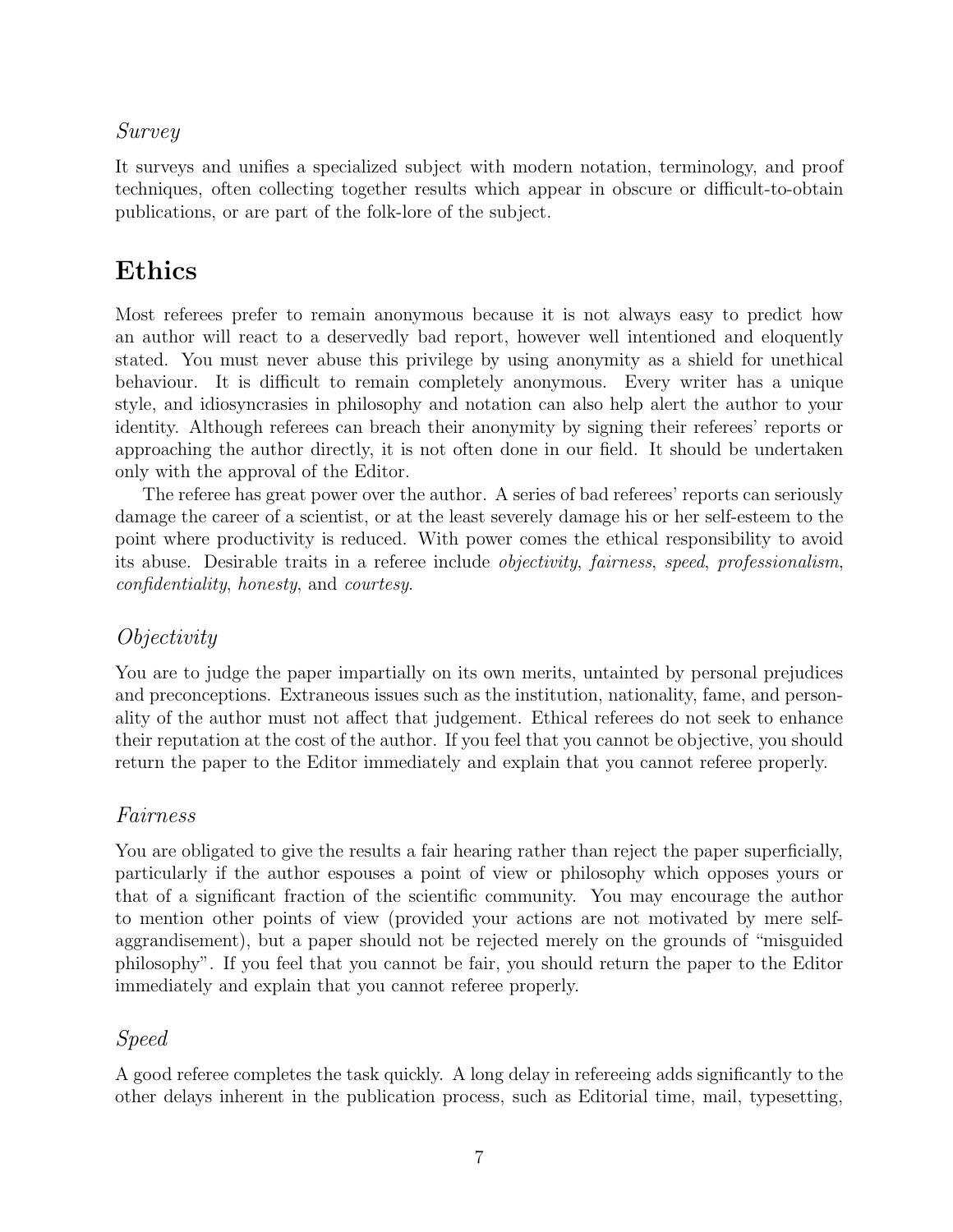proofreading, and publication backlog. There is some contention within the community as to how long a referee's report should take. Successful scientists are usually overworked, so some delay is inevitable. Very few members of our community would agree that a referee's report should take less than a month or longer than a year under normal circumstances. Most will agree that a period of three to six months is reasonable, depending on the length and level of difficulty of the paper. A good referee's report takes thought, effort and time, particularly if the paper is long or complicated. Most (but not all) Editors realize that unreasonably short deadlines lead to hurried reports, which are necessarily of less benefit to the author of the paper and the readers of the journal. It is accepted behaviour for a referee to politely refuse an Editor's request if the deadline is unacceptable (either on principle or due to overwork). In this case the paper must be returned with a formal letter indicating the referee's position. It is a service to the Editor to suggest names of others who might be willing to serve instead. If the paper must be returned (for this or any other reason), do so promptly.

### Professionalism

A good referee acts in the interests of the author as well as the journal. If the paper is unacceptable, you should explain this firmly, unambiguously and politely. It is to the author's advantage to publish good papers. Bad papers do not enhance an author's reputation, and once published they are permanently on record. If the paper is acceptable, you should try to ensure that the best possible version of it is published. To that end, a list of improvements is almost always part of the referee's report. You can recommend acceptance contingent on these changes, but the Editor is the final arbiter. It is polite to include improvements even if the paper is to be rejected. Whilst many look upon this as a waste of time, it can be of great benefit to the author. Criticism should be specific rather than vague (for example, which new references to include, what new proof technique to use, how the presentation should be changed), constructive rather than destructive. If the specific errors are too numerous to list individually, a few key examples should be chosen from the principal equivalence classes.

### Confidentiality

All papers submitted to journals or conferences are submitted in confidence. You must respect the right of the author to confidentiality. This includes use of the results (particularly when the paper is to be rejected), the outcome or projected outcome of the submission, and even the fact that a submission has been made. Whilst it is acceptable to make use of preliminary versions of the results which have appeared elsewhere, the submitted manuscript is sacrosanct until it has been publicly accepted. You are not in competition with the author. If a possible conflict of interest could arise, you should discuss it with the Editor.

### Honesty

It is important to be honest about your report and not misrepresent the significance of your opinions. For example, how expert do you perceive yourself to be on the specific topic of the paper? How expert do you perceive yourself to be on the general field of the paper? Do you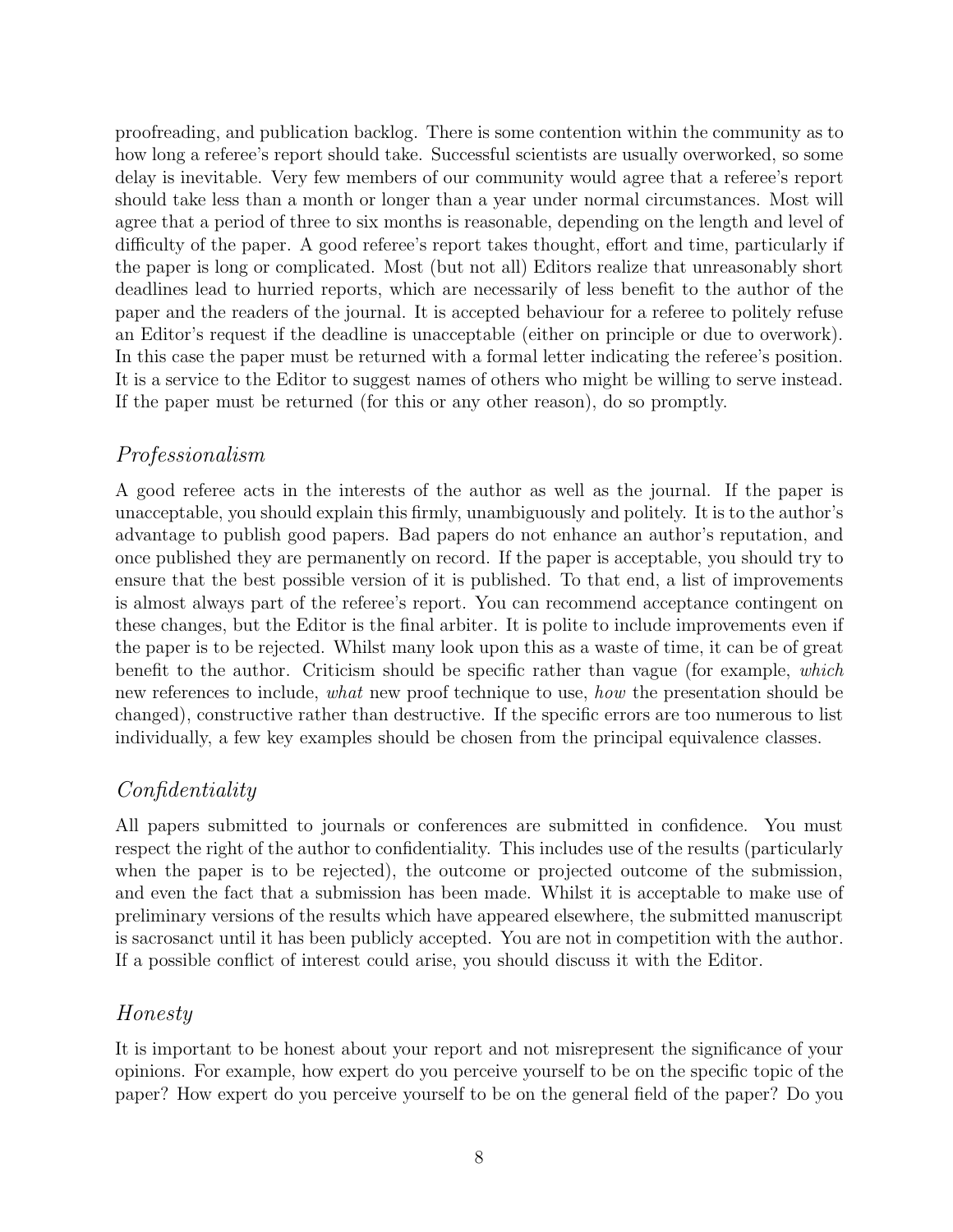contribute to the literature regularly, follow it assiduously, maintain a mild interest, or just follow related topics? How closely did you read the paper? Are you sure of the results? Are you sure of the technical detail of the proofs?

#### Courtesy

You should treat the author with the courtesy due a learned peer. All criticism should be constructive, couched in firm but non-inflammatory tones, and limited to the paper in question. Epithets and personal observations are unforgivable. There is a place for bluntness, but allowances should be made for the possible inexperience of the author while avoiding condescension. Before submitting a finished report, a wise referee asks

"Would I be embarrassed if this were to appear in print with my name on it?"

If the answer is "yes", then the report should be rewritten.

# **Some Common Dilemmas**

The following questions are among those most commonly asked by new referees.

"How many papers should I be expected to referee per year?"

A rule of thumb is that a you should do at least as much work for the community as the community does for you. Since journal papers average around two referees each, you should referee about twice as many journal papers as you submit. It is acceptable to weight this with the length and difficulty of the papers and the amount of effort that is put into refereeing. Since a reasonable publication rate is one to three papers per year in refereed journals, a reasonable refereeing load is two to six papers per year. The effort involved in refereeing conference papers is less because the shorter deadlines and length limitations result in more superficial refereeing. Nonetheless, the principle of equal work should be maintained.

"How much time should I put into a paper?"

The short answer is "whatever it takes, within reason". A long or complicated paper will take more time than average. Most Editors will take this into account. If this leads to overwork, you should start refusing requests. Sometimes the Editor will send back your returned paper if he or she wants *your* opinion and is willing to tolerate the delay. If you must neglect some of the responsibilities in order to meet a deadline or avoid over-work, the Editor should be notified clearly in the cover letter and report. This is preferable to misleading the Editor into thinking that you have done a thorough job. You are justified in abandoning an excruciatingly badly written paper, or one which has fundamental and probably insurmountable flaws. It is the responsibility of the author to meet certain minimal standards before refereeing can take place. In this case you should make it clear to the Editor exactly how much of the paper you have read.

"What is the relationship between journal and conference versions of a paper?"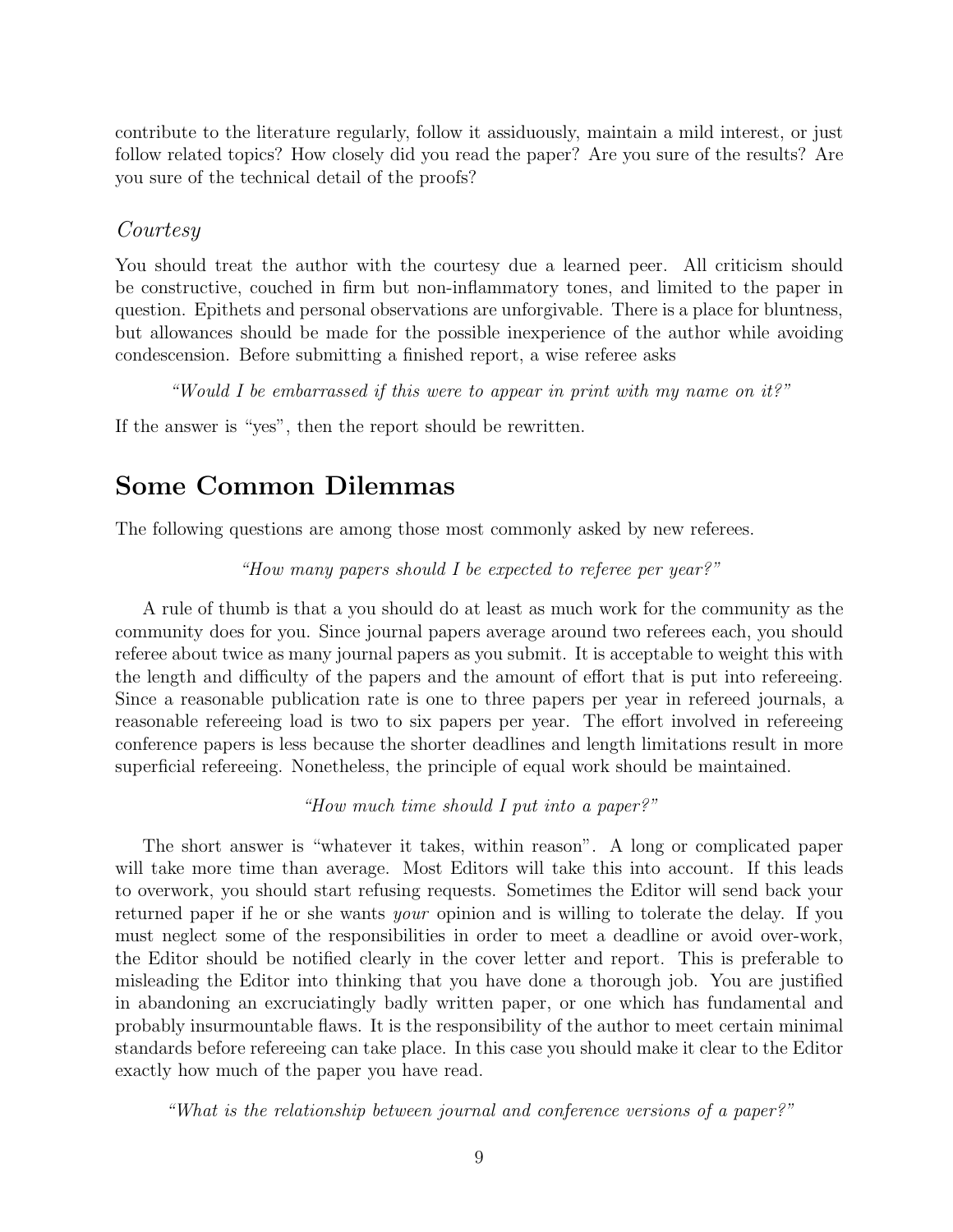Technical journals have dual roles: they are an archival medium and a forum for the dissemination of the latest research. Conferences with proceedings fulfil the same two roles, but with more emphasis on dissemination. There is usually a severe limit on the length of the papers that appear in conference proceedings, and they have a less careful refereeing process (papers are judged ruthlessly, and there is typically little or no attempt made to improve them). A journal referee must determine whether a previously published conference version of a paper has fulfilled the archival and forum roles. A journal version of the paper ought to be significantly different from the conference version. Both the technical results and the presentation should be substantially improved. The inclusion of more details is usually a necessary but almost never a sufficient condition for publishing a journal version of a conference paper. A journal version ought to be timely. If the author has delayed submitting the journal version of a paper for a substantial amount of time, you are justified in rejecting it when it has already received adequate attention, particularly when it has become part of the folk-lore of the field (an extreme example is the seminal paper of Cook [8] which has never appeared in a refereed journal). However, you are not equally justified in making the same recommendation when delays in the handling of the paper have had the same result. A delay of six months between publication of the conference proceedings and submission of the journal paper is acceptable, but two years is clearly not. The ACM and IEEE have drafted strict rules about accepting conference papers for their journals.

#### "What if I am actively working on the same problems?"

One of the more serious conflicts of interest occurs when the referee has been working on the same problems as the author. If you have recently proved the same or very similar results, but have not yet written them up, there are a number of options available. Ethically, the right thing to do is to be honest and open. You should ideally consult with the Editor. The approach to be taken will depend upon the exact circumstances, including the relationship between the results (who has the most results, the tighter results, the best proofs, the best presentation), whether the submitted paper has had wide circulation (for instance, in a conference), and the time scales involved. You can choose to either abandon your results, donate them anonymously to the authors, suggest that a note be added along the lines of "these results were independently discovered by . . . ", or contact the authors and offer to become a co-author of a combined paper (in which case the refereeing must be declined). This is a matter of great delicacy which must be handled carefully by all concerned in order to protect both the author's and the referee's right to confidentiality. If you have already written up your results, and particularly if they have been submitted for publication, then the case for independent discovery has been clearly established. Otherwise, it is not strictly ethical to put aside the submitted paper once you learn that you have competition, and work towards finalizing your results. In the final analysis, it is up to you to decide, perhaps with advice from the Editor, whether you can approach the job of refereeing with a clear conscience.

#### "Should I recommend resubmission to a "lesser" journal?"

Ideally, all journals in theoretical computer science should have the same publication standards. In practice, however, it is well-known that some journals have higher standards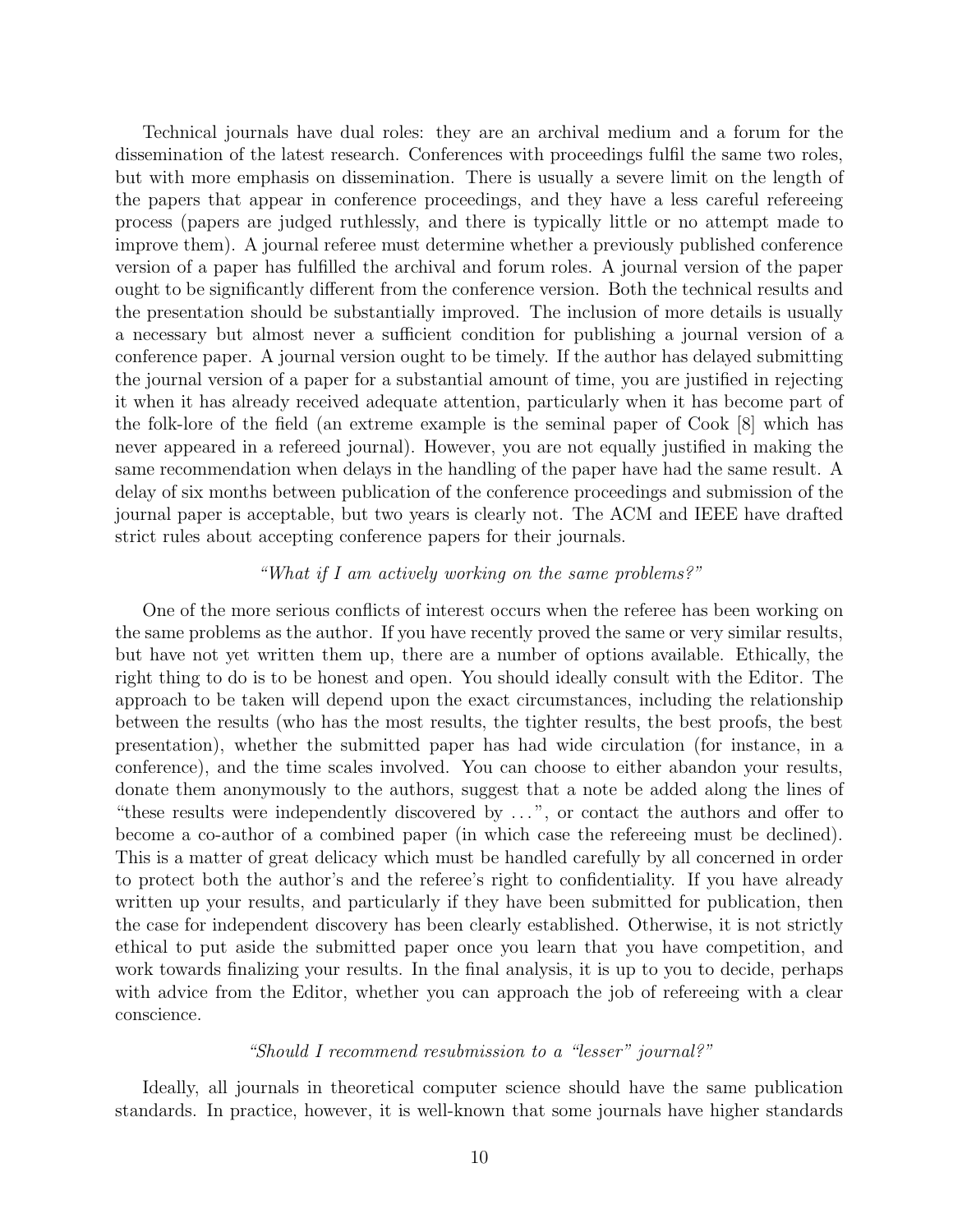than others. It is best for the community if all journals have high standards. You are expected to form standards of your own, and to adhere to them regardless of the particular paper being refereed or the journal to which it is submitted. Whilst you may comment on whether the paper is "good", "excellent", "outstanding", etc., comments to the effect that the paper is not good enough for the journal to which it has been submitted are in bad taste. In particular, the referee should avoid the temptation to tell the author to try a "lesser" journal. It is up to the Editor to determine whether the level of excellence of the paper is sufficient for the journal. The referee may express an opinion in the cover letter. It is generally considered acceptable for the referee to recommend resubmission to another journal for other reasons, such as scope. You may also recommend that the length of the paper be reduced to the point where it is commensurate with the significance of its results, and that the paper be resubmitted to a journal which accepts short publications.

#### "Should my recommendation go into the report?"

There is some difference of opinion in the community as to whether the referee's recommendation should be included in the report, or given confidentially to the Editor in the cover letter only. There are arguments in favour of both sides. If the referee's recommendation is confidential, the Editor has the freedom to make a different decision without further justification to the author. On the other hand, one can argue that the author has a right to the information. Some journals (for example, SIAM Journal on Computing) insist that the referee's recommendation remain confidential.

# **A Taxonomy of Referee's Reports**

Most referees' reports tend to fall into (or close to) one of a small number of categories. The following is adapted from Fischer [10].

#### The Subject is Out of Scope

The paper is not of the type usually published by the journal. It may not be theoretical enough, or the journal may be a special-purpose one. You should suggest more suitable outlets.

#### The Results are Published Elsewhere

The key results of the paper have been published elsewhere. The remainder of the paper is not suitable for publication without these results. The referee's report typically consists of one line and a reference. If the new proof has its merits, the author should be encouraged to rewrite the paper as a "reprise" paper.

#### The Problems are at the Level of a Graduate Student Exercise

The paper contains results which are extremely easy to derive. It should be rejected if the problem is genuinely at the level of a Graduate exercise. A wise referee is extremely careful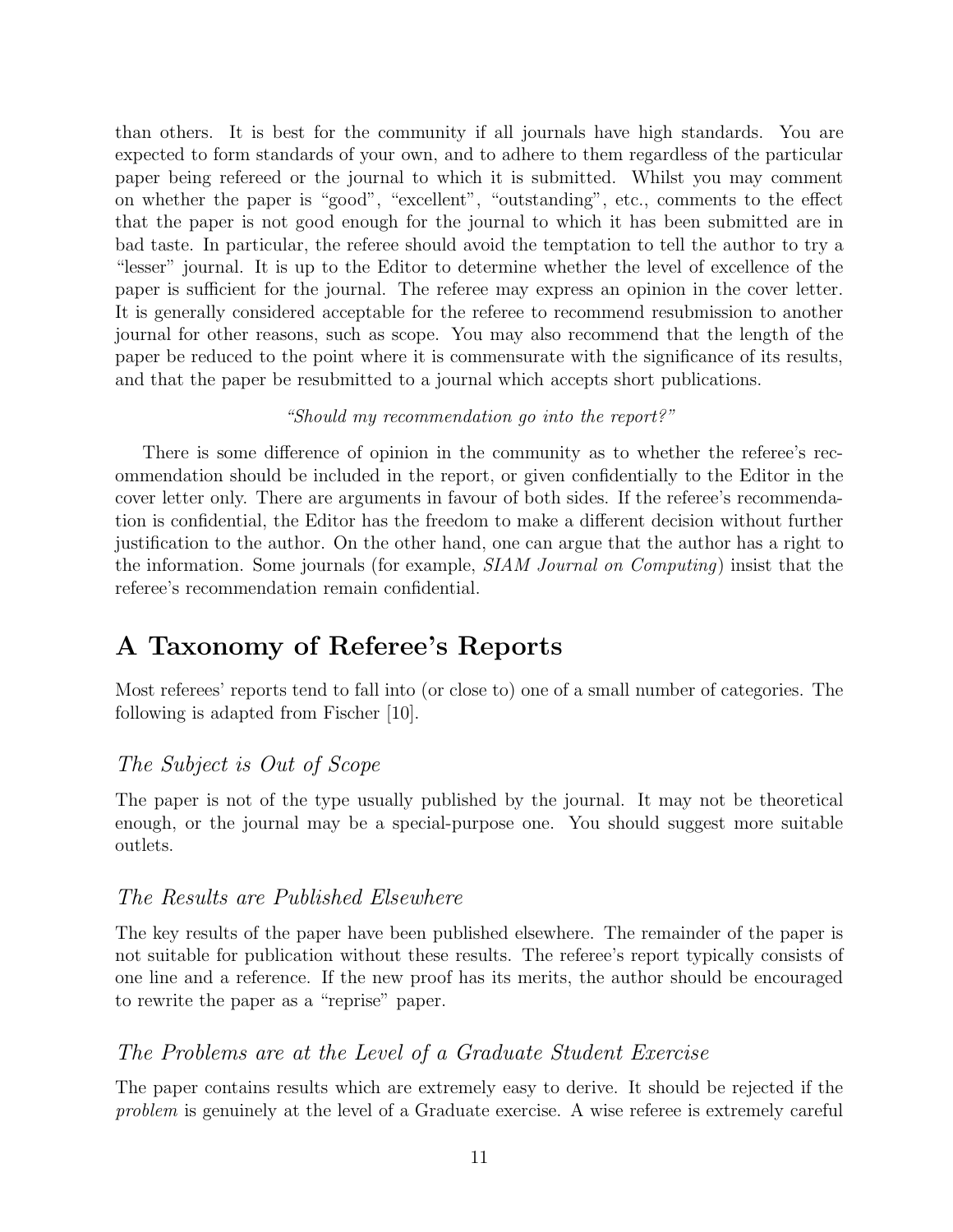when making a recommendation of this sort. A *solution* which is at the level of a Graduate exercise is to be lauded, not criticised, if the problem was previously thought to be nontrivial. Many problems which once seemed difficult can now be set as Graduate exercises, because we have the advantage of hind-sight. The initial research which illuminated the problems is not diminished in any way. For example, many  $\mathcal{NP}$ -completeness proofs are hard to obtain but easy to verify. You must not confuse easy verification of a paper's results with the difficulty of obtaining them. Particular care must be taken with "reprise" and "tinkering" papers.

#### The Results are of Minor Significance

The only significant results in the paper are a minor extension of previous work. It may be acceptable if its length truly reflects the significance of the results. You can recommend acceptance contingent on the author reducing its length appropriately.

#### The Paper Contains Major Errors

The paper contains major mistakes which you suspect are insurmountable. You are not expected to spend a large amount of time determining whether the errors can be corrected. This is the author's task. You should express an opinion nonetheless, to give the Editor some idea of whether the paper merits further attention. Unless you have strong feelings to the contrary, you should expend some effort on the rest of the paper, and recommend that the author be invited to repair the breach and resubmit the paper. If you strongly suspect that the problem cannot be surmounted by the techniques used by the author (which is typical, for example, of papers which purport to prove that  $P = \mathcal{NP}$ , you may abandon it once the fatal flaw has been located.

#### The Paper is Boring

The paper is intrinsically uninteresting and lacks motivation. The results, and the methods used to obtain them, are unexciting (perhaps simple but tedious case analysis, or detailed but uninspiring algebraic or arithmetic manipulation). If the paper nonetheless appears to make a genuine contribution, you can recommend that the author condense the tedious material. It can often be replaced with descriptive statements such as "proof by induction" or "a simple but tedious case analysis will show . . . " and some hint as to where the difficulty, if any, lies.

#### The Paper has High Density per Unit Progress

The paper achieves a minor improvement in a previously known result using major machinery. This is not to be confused with a new, elegant technique which has potentially important applications. The significance of the result is too small for the length of the paper. Once again, you can recommend that the author condense the paper if you feel that the results warrant it.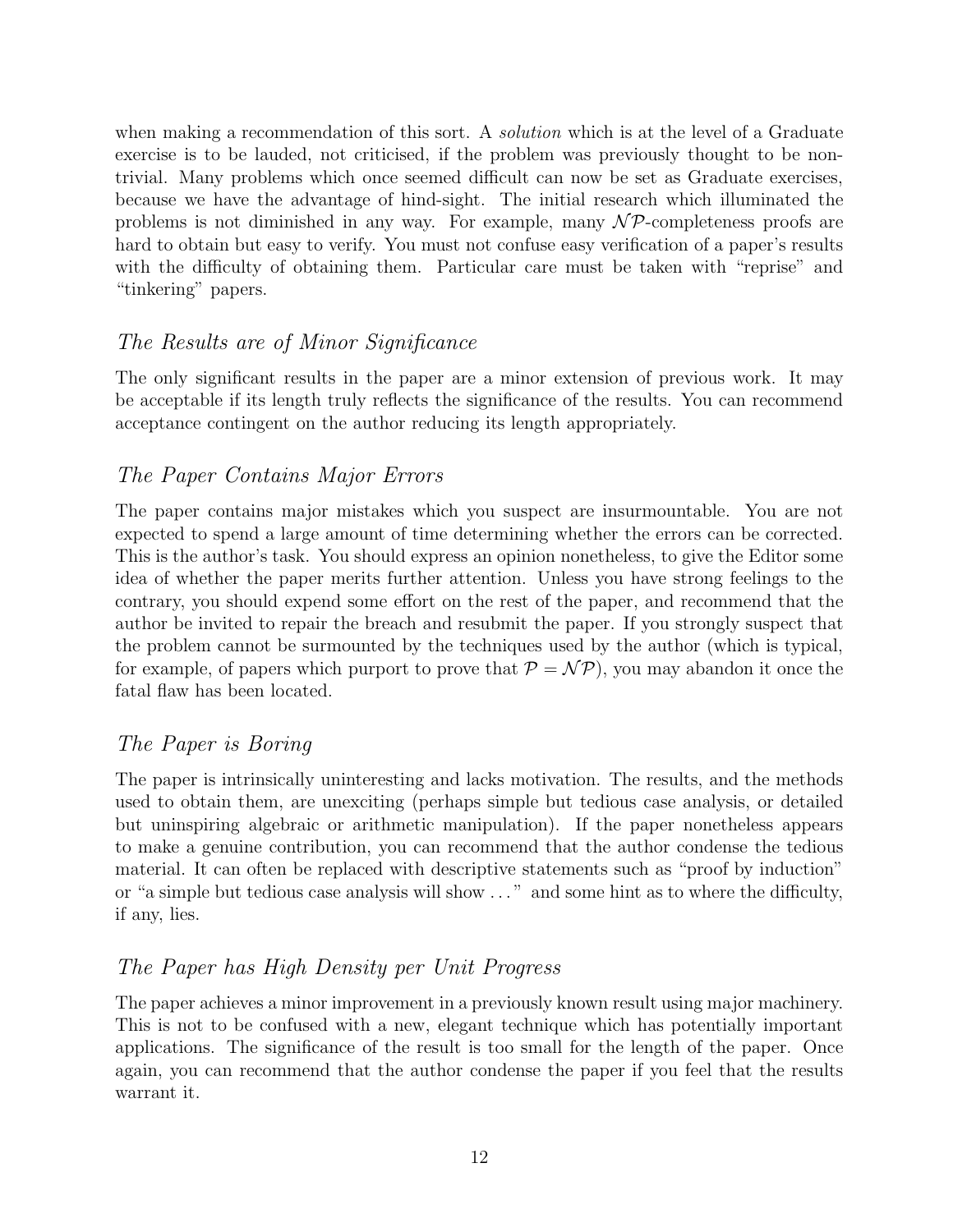#### The Paper has Poor Exposition

The author has not done an adequate job of writing up the results. In some cases the writing is so bad that you cannot tell what is in the paper. For example, the model may not be clear, notation may be undefined or abused, and the statements of the theorems (let alone their proofs) very difficult or impossible to understand. Essentially, the research is only partially done. It is more like a preliminary report than a polished paper. The author should be advised to complete the work before the refereeing process can take place.

In other cases you may be able to determine in a reasonable length of time what the results are and whether they are likely to be correct. Even if there are some mistakes in the proofs, the results are probably right, and the proofs contain sensible ideas which can be pushed through. In this case you should state in your report that the paper probably contains something good despite the fact that it is badly done, and recommend that the author be invited to submit a revised version. Your report will typically be long, including specific examples of what needs to be corrected and perhaps suggesting a major reorganization. It is not necessary for you to rewrite portions of the paper. If the revised version is not substantially improved, your subsequent referee's report should be short: "The paper wasn't fixed and my opinion hasn't changed".

#### The Paper is Clearly Acceptable with a Few Minor Changes

The results and the proofs in the paper are basically sound, but the paper can be improved in minor ways. You should list the improvements that you think are essential, and recommend that the paper be accepted contingent on the author dealing with them to your satisfaction. Perhaps specific paragraphs or definitions need to be clarified or corrected. The paper may need more intuition and descriptive prose. The proof of a theorem may actually give a stronger result than stated. An uninteresting or tedious portion of the paper might be better omitted. You may suggest that the author add a paragraph contrasting a specific result in the paper with a similar result of another author. If it looks like a technique could be used to obtain a stronger result, you can request that the author look into it and either strengthen the result or mention why the apparent extension is unfruitful.

#### The Perfect Paper

This very seldom happens. The referee's report is typically quite short. Usually a summary and some words of praise are all that is required.

# **Technical Writing**

Many respected members of the community vehemently object to including technical writing in the tasks expected of a referee. They argue that the referee is usually too busy to cope with such details. This may well be true, but the referee who does not take at least some time over these "details" is doing the author, the journal, and the community a grave disservice. It is sometimes said (particularly by undergraduates) that the details of technical writing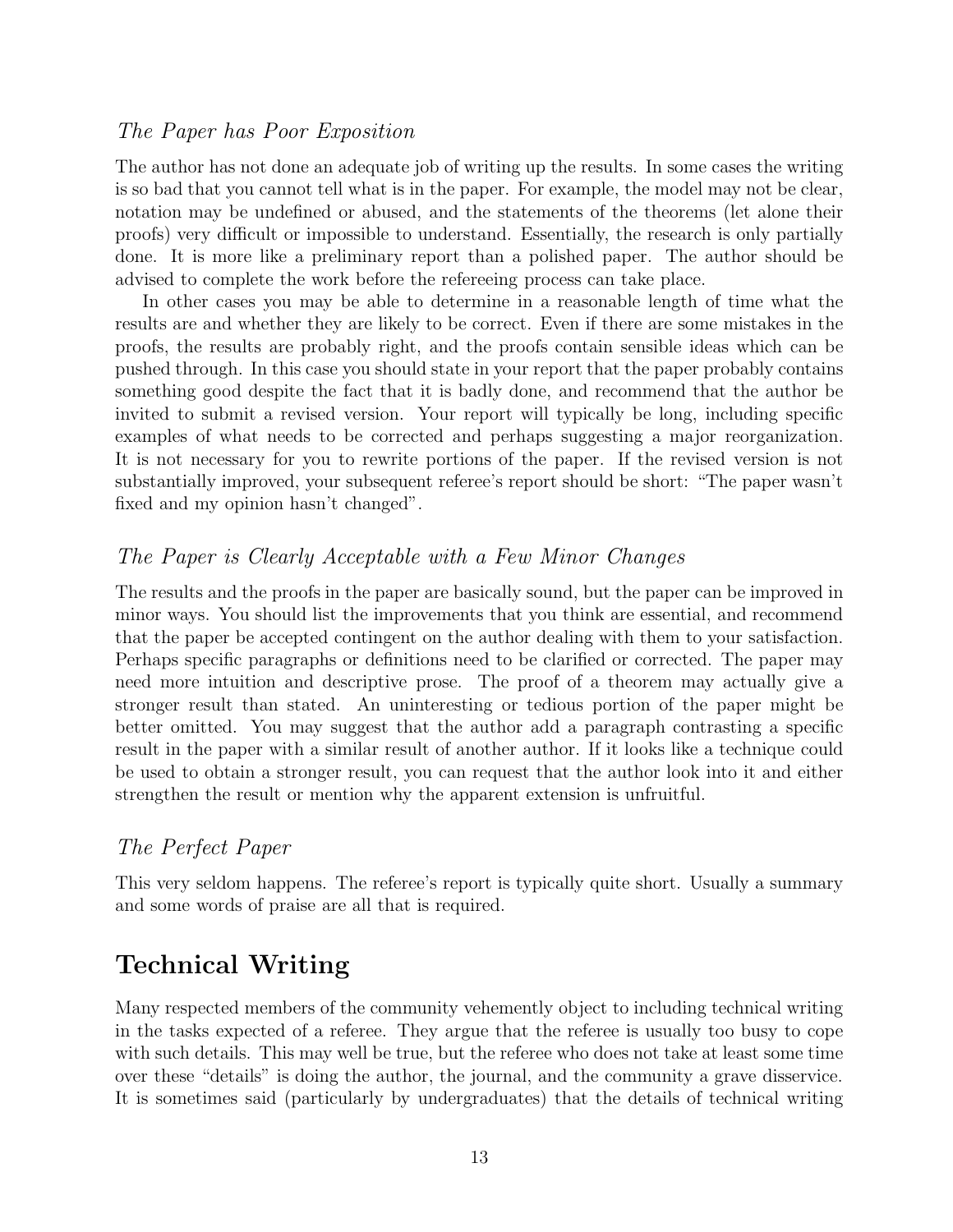are beneath the notice of a scientist of any worth. The implied contrapositive, that scientists who are concerned with such details are not first rate, has obvious counterexamples. It is the belief of a non-trivial subset of our community, including Knuth [19], that writing skills are a necessary part of the training of a scientist. Poorly written papers do not reflect well on any field. Halmos [14] (reprinted in [25]) is particularly eloquent on this point.

Your evaluation of the paper may include comments on the technical writing issues listed below. Of course, you are not expected to perform the duties of a full-time professional technical writer. In particular, you are justified in returning a paper if it is clear that the author has not adequately proof-read it. It is understood that referees will be reticent about expressing an opinion on the writing skills of the author if they consider their own to be inadequate.

#### Language

It is to the benefit of the author, the journal, and the community that the paper appear as literate as possible. This includes vocabulary, spelling, and grammar. Although the task of reading an illiterate paper is extremely frustrating, the referee should avoid letting this frustration turn to anger, particularly in the case of papers by authors who are not native speakers of English. English appears to be the dominant language in Computer Science, but it is a fact of life that a large percentage of the productive and significant members of our community have a different first language. You should try to see things from their perspective and do all that is reasonable to assist them.

Misunderstandings are often caused by the fact that American English is different from British English. Authors from many non-English speaking countries may use British English. Whilst many American Editors use Strunk and White [26] as a guide to correct English style, by British standards it is often incorrect or at best misguided. Almost all journals in our field will accept either British or American English. If the journal has no preference, then the referee should not exhibit personal bias. For spelling, Americans abide by Webster's Dictionary and the British by the Oxford English Dictionary. Spelling ought to be less of an issue now that most authors in our community use word-processors and hence cannot be excused for not availing themselves of the cheap and sophisticated spelling checkers which are readily available.

#### The Passive Voice

It is customary in our field to use the first-person plural pronoun instead of the passive voice. For example, "we will prove that  $\dots$ " is used instead of "it will be proved that  $\dots$ ". Injudicious use of the passive voice can make a paper unnecessarily ponderous. The passive voice is still used exclusively in certain other scientific disciplines, despite the fact that it is currently out of vogue with modern proponents of technical writing.

The first-person plural pronoun is used even in singly-authored papers. "We" means "the author and the reader", for example, "we will prove that . . . " means "the reader will be able to construct a proof from the description of the author that ...". The first-person singular pronoun is traditionally frowned upon as being unnecessarily arrogant and egocentric.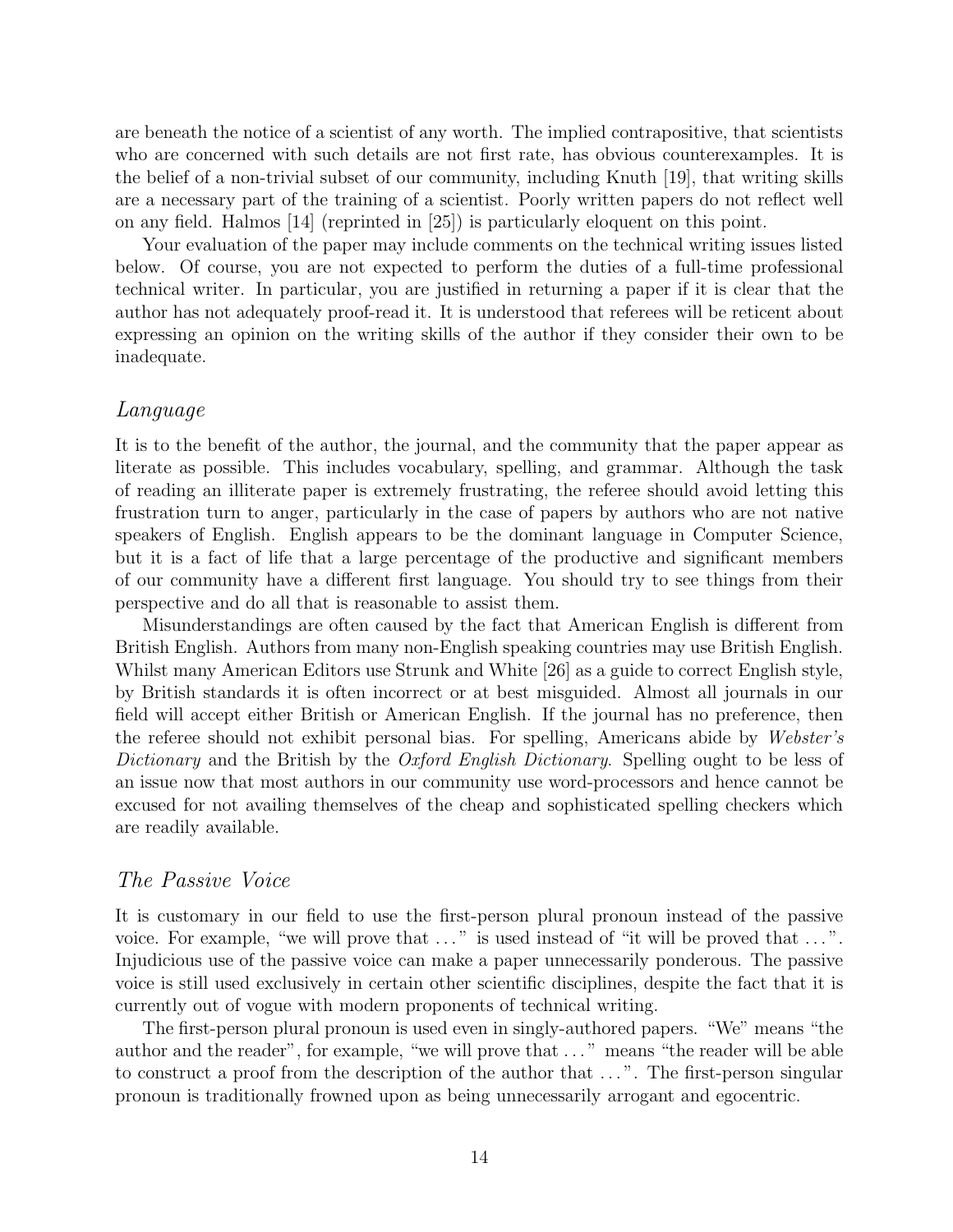#### Title and Abstract

The title of the paper should clearly and succinctly describe the subject of the research. "Cute" but uninformative titles are considered inappropriate, but the occasional pun is tolerable. The Abstract is supposed to communicate the results in the paper to the reader who is too busy (or not interested enough) to read the whole thing, and also serve to tempt the curious reader into reading further. It should be short, including a sentence or two of motivation, a sentence or two of definition, and a short description of the major results. Technical details should be kept to a minimum. It should be specific, choosing "a quadratic time algorithm for the frimfram problem is presented" rather than the less informative "the computational complexity of the frimfram problem is investigated". Since many review publications excerpt only the title and Abstract of a paper, the Abstract must be completely self-contained, accessible to the non-expert, and must remain appealing when read in isolation. For the same reason, it is usually written in the passive voice (as are both examples in this paragraph).

#### Introduction, Notation, and Definitions

The Introduction should be an expanded version of the Abstract, but not merely a reiteration of it. The Introduction should include a description of the major results in the paper and their significance, and history of earlier work on the subject. The notation should be convenient, intuitive, as "standard" as possible, consistent, concise, and elegant. The definitions should be intuitive, readable, concise, unambiguous, and should indeed be "key" concepts.

### Figures, Tables, and Examples

Figures, tables, and examples can be of great assistance to the reader. However, if they are too numerous, too few, or inappropriate, then they can be a great hindrance instead. Figures and tables should be legible, instructive, and adequately labelled and titled. Examples should be detailed enough to illustrate the desired concept, but not to the point of tedium.

### Bibliography

The Bibliography should be correct (the attributed results must appear in the referenced paper), accurate (the right volume and page number, etc.), up-to-date (recent breakthroughs and accepted history should be acknowledged), and accessible (crucial references should not be to papers that are "in print", or in obscure or out-of-print publications). The reference list should not be over-done. Only papers that are truly relevant should be mentioned. Every paper in the reference list should be referred to at some point in the text.

# **Correspondence**

The correspondence between Editor and referee usually follows a set pattern.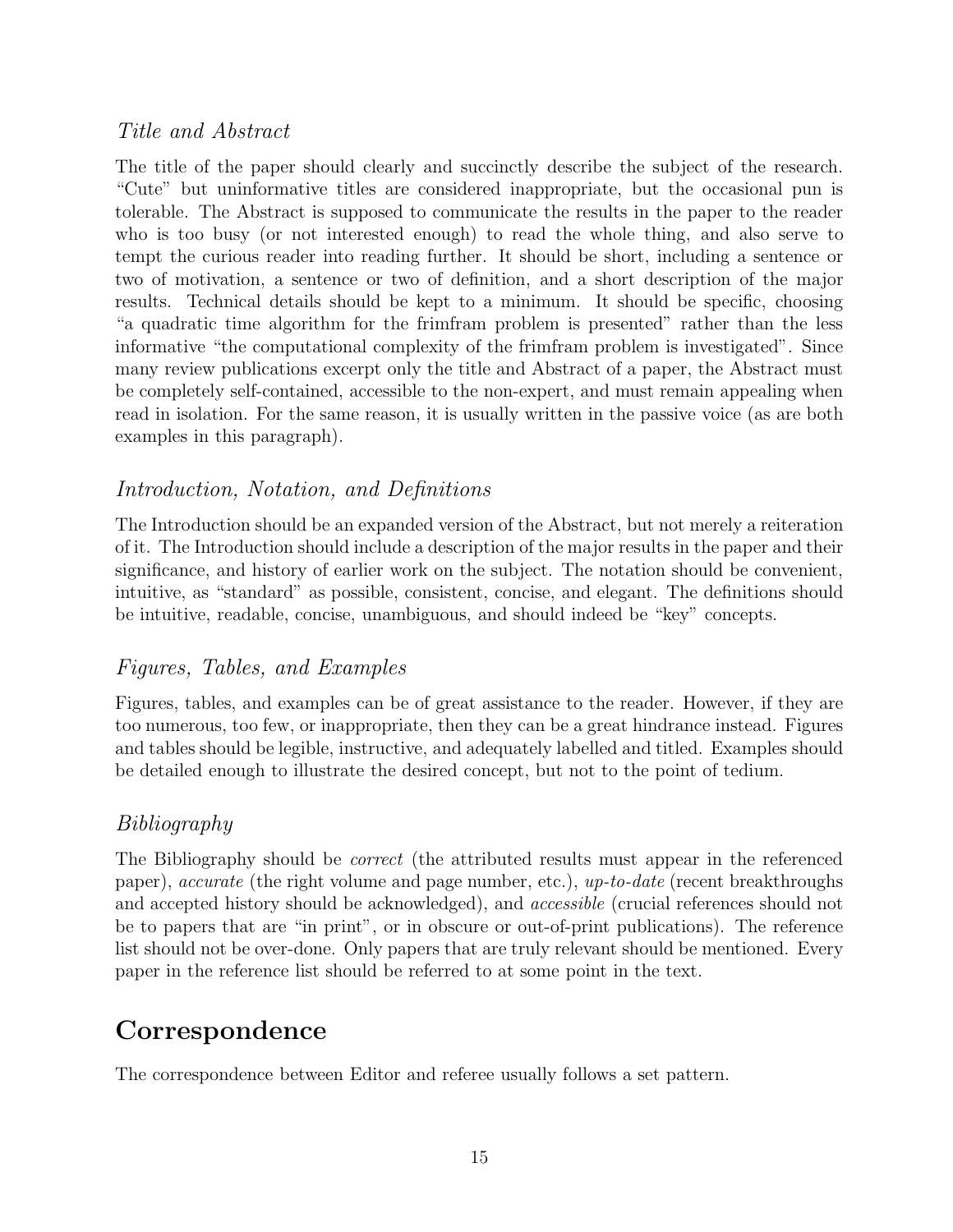1. The Request:

The Editor's initial request to the referee will typically be via a form-letter accompanied by a manuscript. The manuscript should be returned if the referee refuses the commission.

2. The Reply:

Some Editors want a formal reply, whilst others are more laissez faire. Some include a reply card which is returned by the referee if the commission is accepted.

3. The Reminder:

If, after what the Editor considers to be a reasonable amount of time, no report is received, the referee will receive a reminder that it is overdue.

4. The Report:

The referee submits a formal report accompanied by a cover letter.

5. The Resubmission:

The Editor notifies the author of his or her decision, including anonymous copies of the referees' reports. The author is given a chance to respond, and if the Editor feels it is warranted, resubmit the paper after revision. The Editor may choose to send the revised version of the paper to the referees for a second, and (exceptionally) a third pass.

6. The Thank-you Note:

Once the final decision has been reached, most Editors will acknowledge the referee's effort with a short form-letter expressing gratitude.

7. The Follow-up:

Exceptionally, Editors will notify the referee as to the disposition of the paper, and occasionally provide referees with anonymous copies of the other referees' reports. This is a productive practice which should be encouraged, particularly for novice referees, whether or not the referee has done a good job.

Some of the above correspondence can be carried out by electronic mail, particularly items 2, 3, 6, 7, and occasionally 4. This is a time-saving development which is rapidly becoming more popular. Respondents must realize that electronic mail is very insecure. You must ensure that you neither refer to the authors by name, nor mention the full title of the paper. An abbreviation, acronym, or an anonymous administrative code (if the journal uses one) is preferable. The confidentiality of the paper must be preserved. Although some journals encourage the submission of referees' reports by electronic mail, the referee may put his or her anonymity and the author's confidentiality at risk by doing so.

The referee's report to the Editor is always accompanied by a cover letter, which should contain:

• Your name and address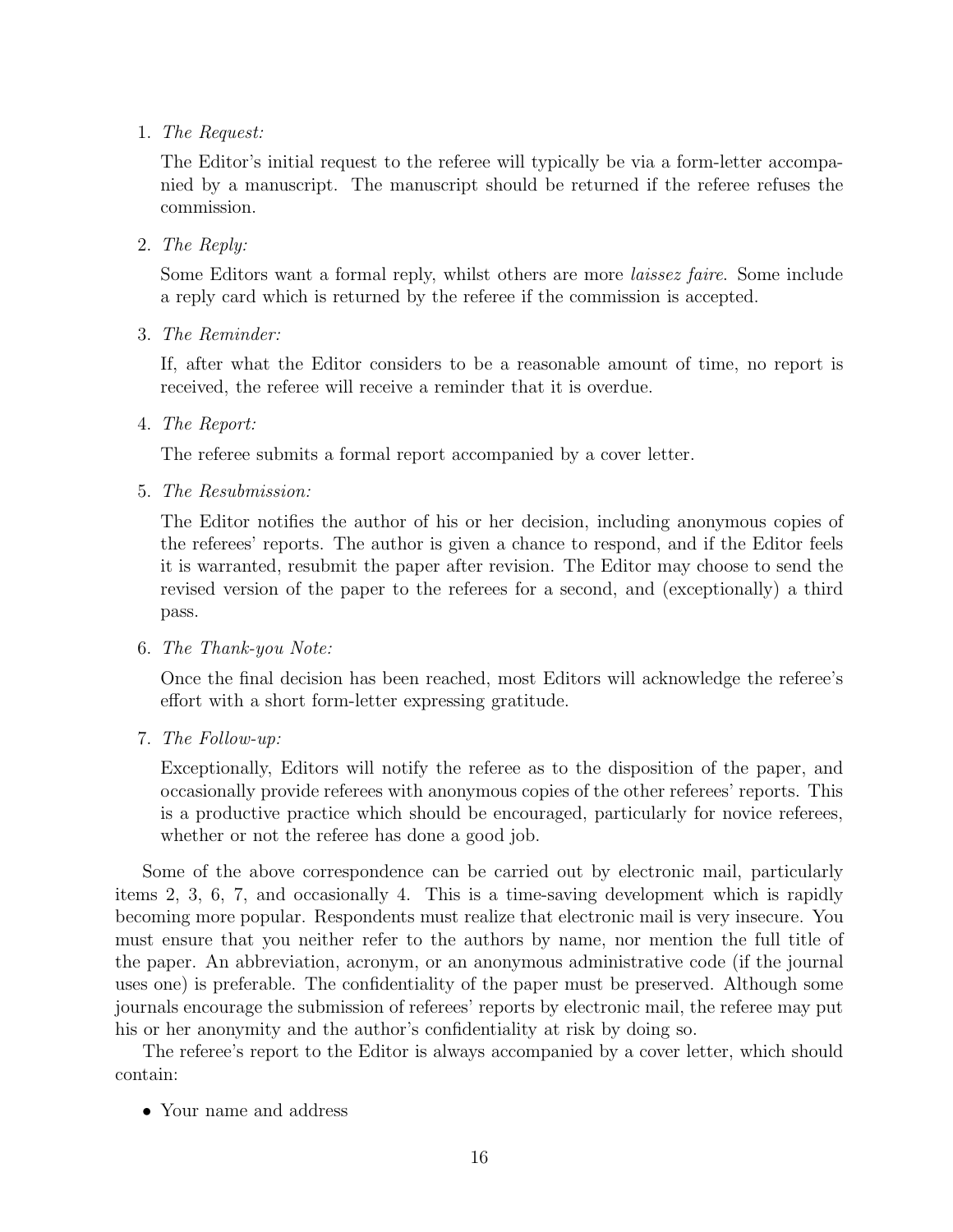- The title and authors of the paper, and any bureaucratic code or number that the journal may have assigned to the submission
- Your level of expertise in the specific subject area covered in the paper
- Your level of effort
- A brief summary of your recommendation and justification
- Correspondence that you wish to keep private from the author.

Note that the cover letter is a synopsis; it does not take the place of the formal report. Although the cover letter provides a place for the referee to communicate privately to the Editor, it should not be used to mount a "sneak attack" on the author.

The title and authors of the paper should also appear prominently on the first page of the formal report. The first paragraph should contain a synopsis of the paper and its significance, carefully written for fast comprehension by the Editor. Criticism of the results, the proofs, and the presentation should be separate and clearly delineated. Possible improvements to the results, the proofs and the presentation should be clearly separated from the criticisms. The following information is helpful to the Editor and author.

- A brief synopsis of the paper and its significance.
- (Optionally) Your recommendation.
- Constructive criticism of the results, proofs, and presentation.
- Possible improvements.
- A table of typographical errors.

You should keep in mind when writing the cover letter and formal report that the key points are your recommendation and your justification of it.

## **Further Reading**

Lock [20] is a scholarly study of peer review in the sciences, concentrating on the medical sciences and those closely related to it. It is particularly invaluable for its bibliography, which we will not attempt to duplicate. Forscher [11] is a useful guide for referees in the classical experimental sciences. Smith [24] is a recently written replacement slanted towards experimental computer science. Knuth, Larrabee, and Roberts [19] contains a section on refereeing. Some unpublished guides have been circulated informally within the computer science community, for example, Gifford [13], and Knuth (reprinted in [19]). Halmos has some sensible advice about refereeing pure mathematics in his "automathography" [15, 16]. Much of it is relevant to theoretical computer science. Bishop [6] is an invaluable guide to the scientific editorial process which deserves scrutiny by Editors, referees, and authors alike.

Technical writing texts abound, but not all are relevant or useful to the mathematical sciences. Knuth, Larrabee, and Roberts have published an invaluable collection of lecture notes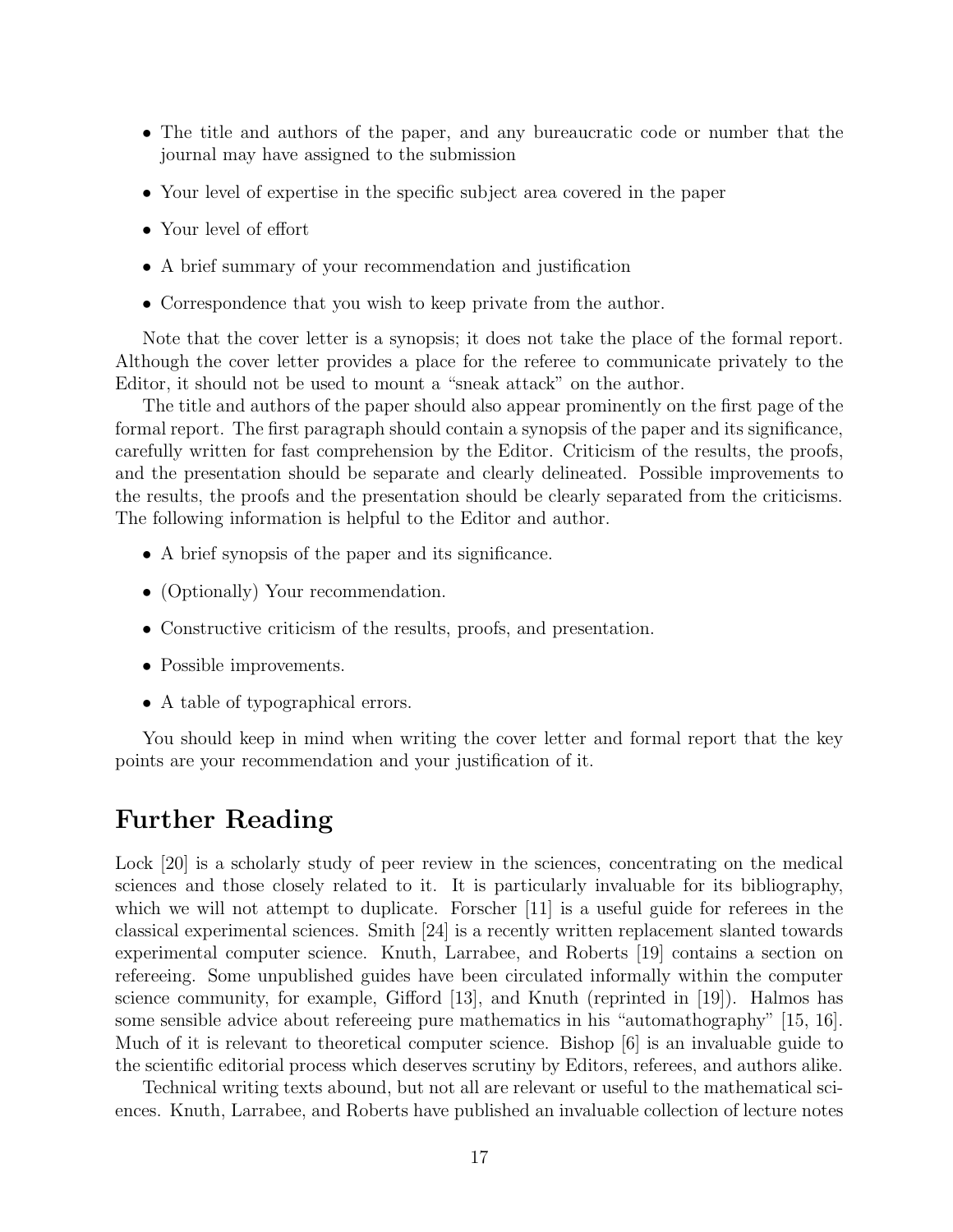on technical writing for mathematicians and theoretical computer scientists [19]. The American Mathematical Society has convened at least two committees charged with providing guidelines for mathematical writing. Their publications [3, 25] are well worth consultation. A book by Day [9] is slanted towards the experimental scientist, but contains some advice which is useful for the mathematical scientist. Advice from other fields (see, for example, [1, 2, 12]) is useful, but one cannot help but notice that the guidelines vary widely from one field to another, and even from one authority to another. Almost all technical writing texts ignore the benefits and problems of word-processing.

# **Acknowledgements**

Mike Langston, Editor of *SIGACT News* (acting on a suggestion from Jeff Shallit), was the driving force behind this guide. It would have been the poorer were it not for the outpouring of opinions, suggestions, leads, and constructive criticism from the theoretical computer science community. A great many people responded to a TheoryNet call and individual requests for advice, and read two rough drafts of the manuscript circulated sporadically by mail and a later draft circulated at FOCS '89. Their opinions, suggestions, leads, and constructive criticism are greatly appreciated. The respondents include Richard Beigel, Ed Blum, James Burns, Faith Fich, Mike Fischer, William Randolph Franklin, David Gifford, Juris Hartmanis, Stephen Judd, Donald Knuth, Pierre Lescanne, Nick Littlestone, Michael Merritt, Mike Paterson, Joseph O'Rourke, Jan Pachl, David Plaisted, Alejandro Schaffer, Jeff Shallit, Mark Tuttle, Paul Utgoff, Ian Witten, and Paul Young, amongst others who wish to remain anonymous. Inclusion of their names in this list does not necessary imply their complete accord with the material contained in this guide. Of the above, the author is particularly grateful to David Gifford and Donald Knuth for sending manuscripts, and Mike Fischer for permission to adapt his "Taxonomy of Research Papers". As always, the author is grateful to Virginia Holt for her valiant attempts to improve his technical writing skills.

An earlier version of this guide has already appeared in print (Parberry [22, 21]). Since then, a few minor changes have been made in order to improve the clarity of the presentation, and incorporate sensible suggestions from Albert Meyer and Donald Knuth.

# **References**

- [1] A Manual of Style. The University of Chicago Press, 1969.
- [2] Publication Manual. American Psychological Association, Washington DC, 1983.
- [3] A Manual for Authors of Mathematical Papers. American Mathematical Society, Providence RI, 1984.
- [4] L. M. Adleman and M. C. Loui. Space bounded simulation of multitape Turing machines. Mathematical Systems Theory, 14:215–222, 1981.
- [5] M. Ajtai, J. Komlós, and E. Szemerédi. Sorting in *c* log *n* parallel steps. *Combinatorica*, 3:1–48, 1983.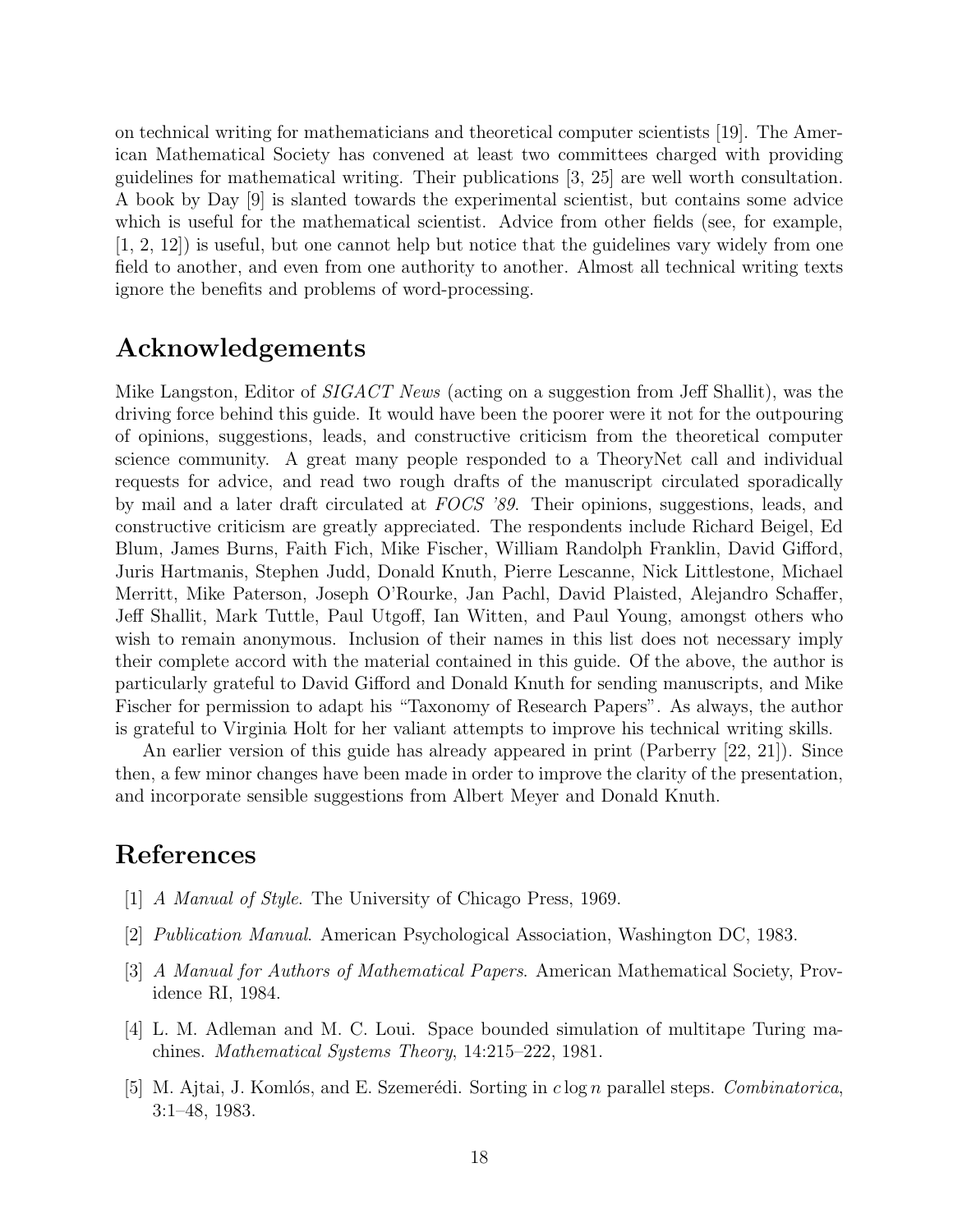- [6] C. T. Bishop. How to Edit a Scientific Journal. ISI Press, Philadelphia, PA, 1984.
- [7] S. Cook, C. Dwork, and R. Reischuk. Upper and lower time bounds for parallel random access machines without simultaneous writes. SIAM Journal on Computing, 15(1):87– 97, February 1986.
- [8] S. A. Cook. The complexity of theorem proving procedures. In Proceedings of the Third Annual ACM Symposium on Theory of Computing, pages 151–158. ACM Press, 1971.
- [9] R. A. Day. How to Write and Publish a Scientific Paper. Oryx Press, 1988.
- [10] M. J. Fischer. A taxonomy of research papers. Personal Communication to Faith E. Fich.
- [11] B. K. Forscher. Rules for referees. Science, 150:319–321, 1965.
- [12] J. Gibaldi and W. S. Achtert. MLA Handbook. Modern Language Association, New York, 1980.
- [13] D. Gifford. How to referee a research paper. MIT Laboratory for Computer Science, 1982.
- [14] P. R. Halmos. How to write mathematics. L'Enseignment Mathematique, 16:123–152, 1970.
- [15] P. R. Halmos. I Want to Be a Mathematician. Springer-Verlag, 1985.
- [16] P. R. Halmos. I Want to Be a Mathematician. Mathematical Association of America, 1988.
- [17] J. Hopcroft, W. Paul, and L. Valiant. On time versus space. Journal of the ACM, 24(2):332–337, April 1977.
- [18] D. S. Johnson, C. H. Papadimitriou, and M. Yannakakis. How easy is local search? In 26th Annual Symposium on Foundations of Computer Science, pages 39–42. IEEE Computer Society Press, 1985.
- [19] D. E. Knuth, T. Larrabee, and P. M. Roberts. Mathematical Writing. Mathematical Association of America, 1989.
- [20] S. Lock. A Difficult Balance: Editorial Peer Review in Medicine. ISI Press, Philadelphia, PA, 1985.
- [21] I. Parberry. A guide for new referees in theoretical computer science. SIGACT News, 20(4):92–109, 1989.
- [22] I. Parberry. A guide for new referees in theoretical computer science. Bulletin of the EATCS, (40):511–530, 1990.